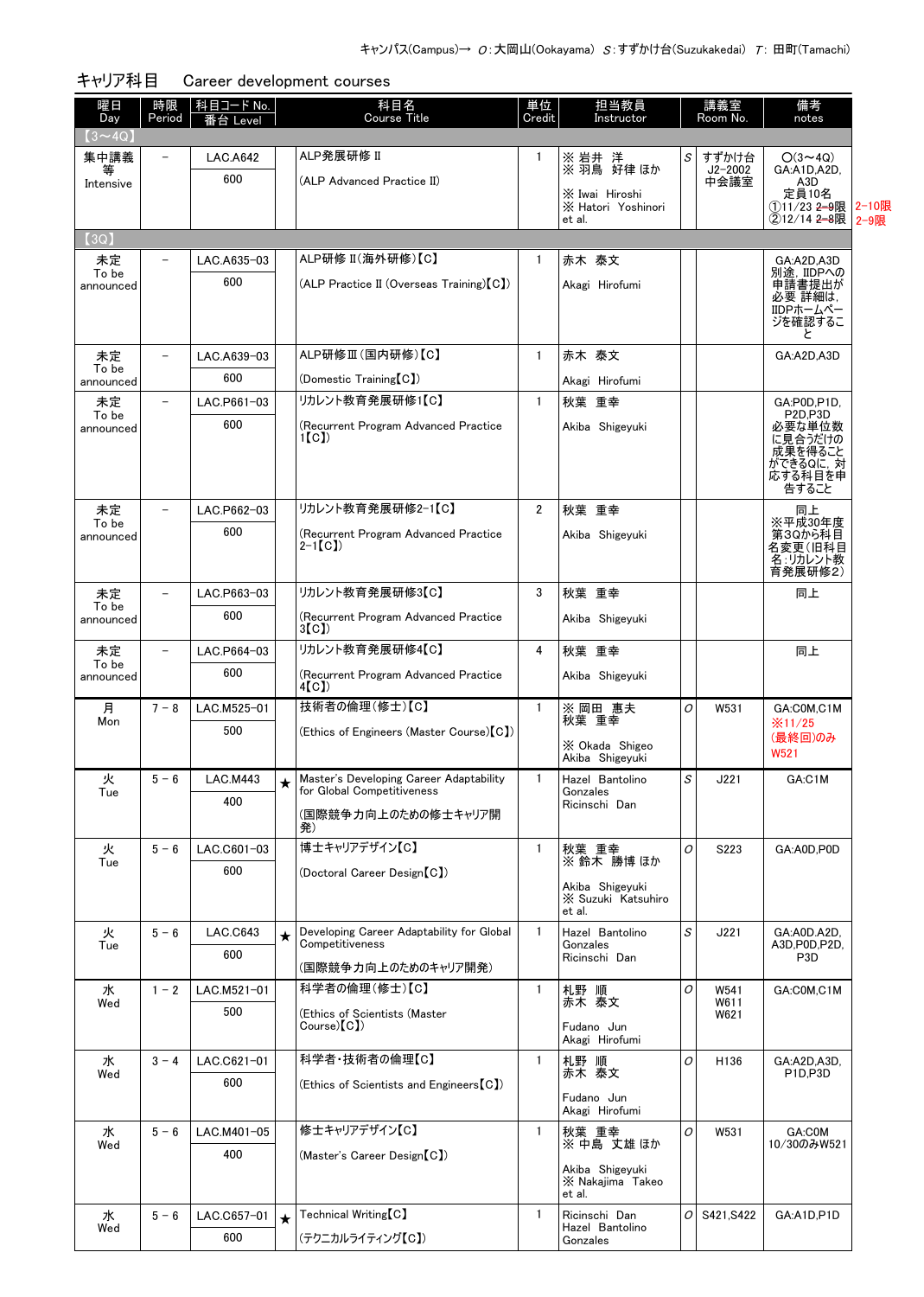| 曜日<br>Day      | 時限<br>Period             | <u>科目コード No.</u><br>番台 Level |         | 科目名<br><b>Course Title</b>                                            | 単位<br>Credit | 担当教員<br>Instructor                        |   | 講義室<br>Room No.                          | 備考<br>notes                               |                                    |
|----------------|--------------------------|------------------------------|---------|-----------------------------------------------------------------------|--------------|-------------------------------------------|---|------------------------------------------|-------------------------------------------|------------------------------------|
| [3Q]           |                          |                              |         |                                                                       |              |                                           |   |                                          |                                           |                                    |
| 木              | $3 - 4$                  | LAC.M413-05                  |         | 修士キャリアデザイン演習【C1】                                                      | $\mathbf{1}$ | 伊東 幸子                                     | 0 | I121, I123                               | GA:C0M                                    |                                    |
| Thu            |                          | 400                          |         | (Master's Career Design Practice【C1】)                                 |              | 守島 利子 ほか                                  |   |                                          |                                           |                                    |
|                |                          |                              |         |                                                                       |              | Ito Sachiko<br>Morishima Toshiko          |   |                                          |                                           |                                    |
|                |                          |                              |         |                                                                       |              | et al.                                    |   |                                          |                                           |                                    |
| 木              | $3 - 4$                  | LAC.M511-01                  |         | 知識集約型キャリア開発【C】                                                        | $\mathbf{1}$ | ※ 藤原 洋<br>※ 三原 正一 ほか                      | S | J221                                     | GA:C1M                                    |                                    |
| Thu            |                          | 500                          |         | (Smart Business Career                                                |              |                                           |   |                                          |                                           |                                    |
|                |                          |                              |         | Development[CI]                                                       |              | X Fujiwara Hiroshi<br>X Mihara Shoichi et |   |                                          |                                           |                                    |
|                |                          |                              |         |                                                                       |              | al.                                       |   |                                          |                                           |                                    |
| 木              | $5 - 6$                  | <b>LAC.M448</b>              | $\star$ | Master's Critical Thinking                                            | $\mathbf{1}$ | Ricinschi Dan                             | 0 | W541                                     | GA:C1M                                    |                                    |
| Thu            |                          | 400                          |         | (修士クリティカルシンキング)                                                       |              | Hazel Bantolino<br>Gonzales               |   |                                          |                                           |                                    |
| 木              | $5 - 6$                  | <b>LAC.C648</b>              | $\star$ | <b>Critical Thinking</b>                                              | $\mathbf{1}$ | Ricinschi Dan                             | 0 | W541                                     | GA:A2D,A3D,                               |                                    |
| Thu            |                          | 600                          |         | (クリティカルシンキング)                                                         |              | Hazel Bantolino<br>Gonzales               |   |                                          | P2D,P3D                                   |                                    |
| 木              | $7 - 8$                  | LAC.M413-06                  |         | 修士キャリアデザイン演習【C2】                                                      | $\mathbf{1}$ |                                           |   | $S$ G114, G115                           | GA:COM                                    |                                    |
| Thu            |                          | 400                          |         | (Master's Career Design Practice [C2])                                |              | 伊東 幸子<br>守島 利子 ほか                         |   |                                          |                                           |                                    |
|                |                          |                              |         |                                                                       |              | Ito Sachiko                               |   |                                          |                                           |                                    |
|                |                          |                              |         |                                                                       |              | Morishima Toshiko<br>et al.               |   |                                          |                                           |                                    |
| 木              | $7 - 8$                  | LAC.M533-02                  |         | テクノロジーマネジメント概論【C】                                                     | $\mathbf{1}$ | ※ 和泉 章                                    | S | J221                                     | GA:C1M                                    |                                    |
| Thu            |                          | 500                          |         | (Outline of Technology Management [C])                                |              | 秋葉 重幸                                     |   |                                          |                                           |                                    |
|                |                          |                              |         |                                                                       |              | X Izumi Akira                             |   |                                          |                                           |                                    |
|                |                          |                              |         |                                                                       |              | Akiba Shigeyuki                           |   |                                          |                                           |                                    |
| 金<br>Fri       | $7 - 8$                  | LAC.M402-04                  |         | 修士キャリアプラン【C】                                                          | $\mathbf{1}$ | 赤木 泰文<br>※金政 泰彦 ほか                        | S | J234                                     | GA:C0M                                    |                                    |
|                |                          | 400                          |         | (Master's Career Plan [C])                                            |              | Akagi Hirofumi                            |   |                                          | $\frac{1}{2}$ 10/4<br>(第2回目)のみ            |                                    |
|                |                          |                              |         |                                                                       |              | X Kanemasa                                |   |                                          | 休講                                        |                                    |
|                |                          |                              |         |                                                                       |              | Yasuhiko et al.                           |   |                                          |                                           |                                    |
| 集中講義<br>等      | $\overline{\phantom{0}}$ | LAC.M403-02                  |         | Strategies for Balancing Career,<br>Personality and Lifestyle (Master | $\mathbf{1}$ | 赤木 泰文<br>Ricinschi Dan ほか                 | S | すずかけ台<br>S8                              | GA:C0M<br>①10/9 2-4限                      |                                    |
| Intensive      |                          | 400                          |         | Course(C)                                                             |              | Akagi Hirofumi                            |   | レクチャー<br>ホール                             | ②10/9 5-8限<br>③10/17 5-8限                 |                                    |
|                |                          |                              |         | (キャリア、パーソナリティ、ライフスタイルのバラ<br>ンス戦略(修士)【C】)                              |              | Ricinschi Dan et al.                      |   |                                          | 4)10/18 5-8限<br>※詳細はOCW-                  |                                    |
|                |                          |                              |         |                                                                       |              |                                           |   |                                          | iで確認すること                                  |                                    |
| 集中講義           | $\overline{\phantom{0}}$ | LAC.M531-03                  |         | プレALP研修【C】                                                            | $\mathbf{1}$ | 赤木 泰文                                     | 0 | 大岡山                                      | GA:C1M                                    |                                    |
| Intensive      |                          | 500                          |         | (Pre ALP Practice [C])                                                |              | ※ 小田 俊理 ほか                                |   | $\left( \frac{1}{2} \right)$<br>Ookayama | 定員:ALP研修<br>基礎【C】と合わ                      |                                    |
|                |                          |                              |         |                                                                       |              | Akagi Hirofumi<br>X Oda Shunri et al.     |   | Campus<br>$(+o$ be                       | せ C 20名<br>①10/10 5-7限                    | →S518                              |
|                |                          |                              |         |                                                                       |              |                                           |   | <del>announced)</del>                    | ②10/24 5-8限                               | >S517 · S518                       |
|                |                          |                              |         |                                                                       |              |                                           |   |                                          | ③11/11 5-8限<br>(4)11/15 5-8限              | →S517 · S518<br>$\rightarrow$ S511 |
| 集中講義           | $\overline{\phantom{0}}$ | LAC.M537-01                  |         | 研究と社会貢献【C】                                                            | $\mathbf{1}$ | ※ 柏木 孝夫                                   | 0 | 大岡山                                      | GA:C1M                                    |                                    |
| 等<br>Intensive |                          | 500                          |         | (Social Contributions through                                         |              | 山中 浩明 ほか                                  |   | $\left( \frac{1}{2} \right)$<br>Ookayama | ①10/8 1-4限<br>②10/15 1-4限                 | $(1)$ $\sim$ $(4)$<br>講義室          |
|                |                          |                              |         | Research [C])                                                         |              | X Kashiwagi Takao<br>Yamanaka Hiroaki et  |   | Campus<br>$(+o$ be                       | (3)11/12 1-4限<br>4011/19 <del>1-3</del> 限 | $\rightarrow$ S518                 |
|                |                          |                              |         |                                                                       |              | al.                                       |   | <del>announced)</del>                    | $1 - 4$                                   |                                    |
| 集中講義           | $\overline{\phantom{0}}$ | LAC.A621-03                  |         | ALP研修基礎【C】                                                            | $\mathbf{1}$ | 赤木 泰文<br>※ 小田 俊理 ほか                       | 0 | 大岡山                                      | GA:A1D<br>定員:プレALP研                       |                                    |
| 等<br>Intensive |                          | 600                          |         | (ALP Introduction【C】)                                                 |              |                                           |   | $\leftarrow$ $\leftarrow$<br>Ookayama    | 修【C】と合わせ                                  |                                    |
|                |                          |                              |         |                                                                       |              | Akagi Hirofumi<br>X Oda Shunri et al.     |   | Campus<br>$H_0$ be                       | て20名<br>①10/10 5-7限                       | →S518                              |
|                |                          |                              |         |                                                                       |              |                                           |   | <del>announced)</del>                    | ②10/24 5-8限<br>(3)11/11 5-8限              | →S517 • S518                       |
|                |                          |                              |         |                                                                       |              |                                           |   |                                          | ④11/15 5-8限                               | $\rightarrow$ S511                 |
| 集中講義           | $\overline{\phantom{0}}$ | LAC.A631-03                  |         | ALP研修 I(ティーチング)【C】                                                    | 1            | 赤木 泰文                                     | 0 | 大岡山                                      | GA:A2D,A3D                                |                                    |
| 等<br>Intensive |                          | 600                          |         | (ALP Practice I (Teaching Practice) [C])                              |              | Das Bhanu Pratap                          |   | 〈未定〉<br>Ookayama                         | $10/75 - 10$ 限<br>別途, IIDPへの              | 冓義室<br><b>&gt;S518</b>             |
|                |                          |                              |         |                                                                       |              | Akagi Hirofumi<br>Das Bhanu Pratap        |   | Campus<br><del>(To be</del>              | 申請書提出が<br>必要 詳細は,                         |                                    |
|                |                          |                              |         |                                                                       |              |                                           |   | <del>announced)</del>                    | IIDPホームペー<br>ジを確認するこ                      |                                    |
|                |                          |                              |         |                                                                       |              |                                           |   |                                          | と                                         |                                    |
| 集中講義           |                          | LAC.C603-02                  |         | Strategies for Balancing Career,                                      | $\mathbf{1}$ | 赤木 泰文                                     | S | すずかけ台                                    | GA:A0D,P0D                                |                                    |
| Intensive      |                          | 600                          |         | Personality and Lifestyle [C]                                         |              | Ricinschi Dan ほか                          |   | S8<br>レクチャー                              | ①10/9 2-4限<br>②10/9 5-8限                  |                                    |
|                |                          |                              |         | (キャリア、パーソナリティ、ライフスタイルのバラ<br>ンス戦略【C】)                                  |              | Akagi Hirofumi<br>Ricinschi Dan et al.    |   | ホール                                      | ③10/17 5-8限<br>410/18 5-8限                |                                    |

キャリア科目 Career development courses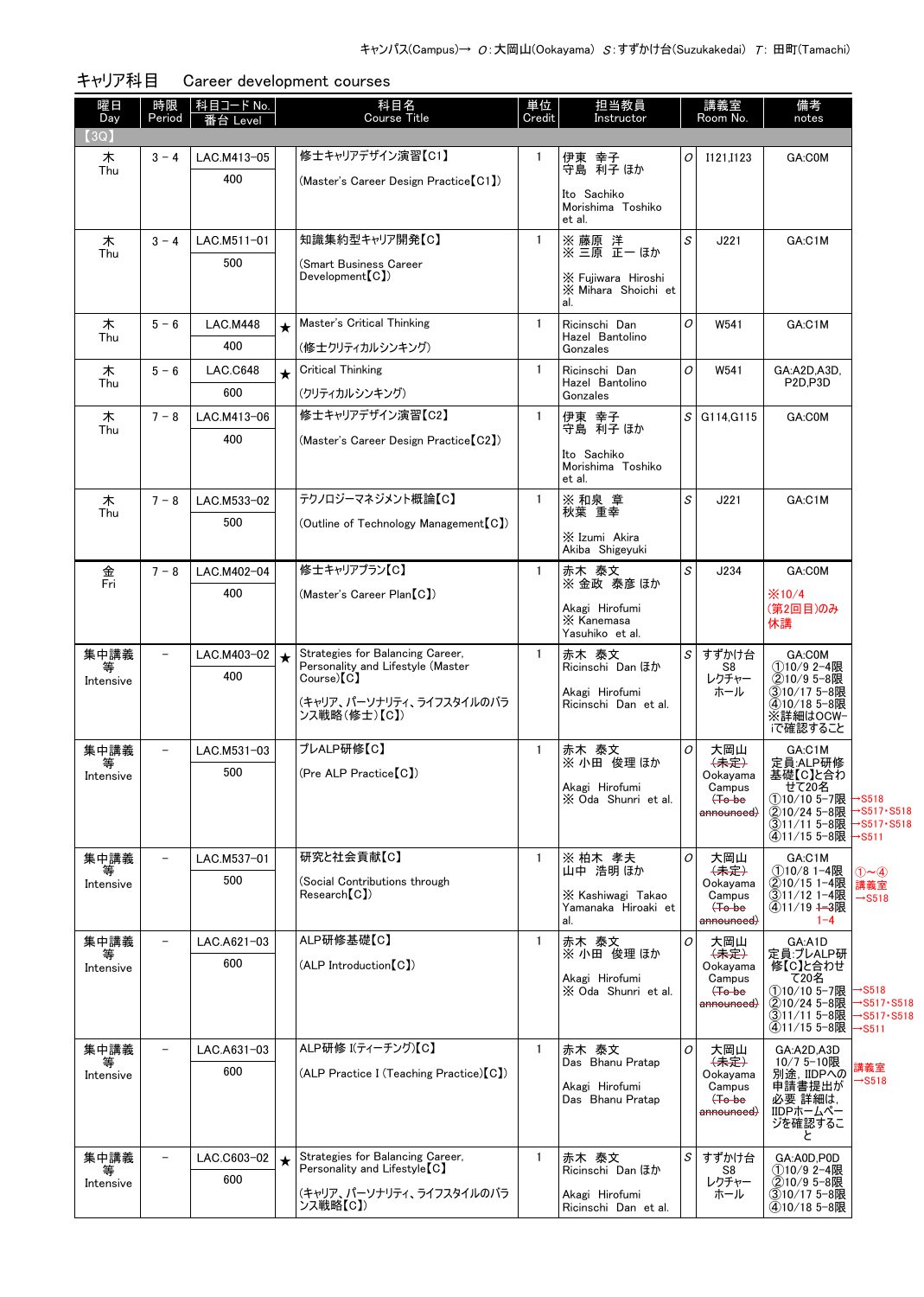| 曜日<br>Day          | 時限<br>Period             | 科目コード No.<br>i台 Level |         | 科目名<br><b>Course Title</b>                         | 単位<br>Credit   | 担当教員<br>Instructor                        |          | 講義室<br>Room No.                          | 備考<br>notes                                |                         |
|--------------------|--------------------------|-----------------------|---------|----------------------------------------------------|----------------|-------------------------------------------|----------|------------------------------------------|--------------------------------------------|-------------------------|
| (3Q)               |                          |                       |         |                                                    |                |                                           |          |                                          |                                            |                         |
| インターン              | $\overline{\phantom{0}}$ | LAC.M538-03           |         | 修士研究インターンシップ【C】                                    | 1              | 秋葉 重幸                                     |          |                                          | GA:C1M                                     |                         |
| シップ<br>Internship  |                          | 500                   |         | (Master's Research Internship [C])                 |                | Akiba Shigeyuki                           |          |                                          |                                            |                         |
| インターン              |                          | LAC.P632-03           |         | PLP研修1【C】                                          | $\mathbf{1}$   | 秋葉 重幸                                     |          |                                          | GA:P2D.P3D                                 |                         |
| シップ<br>Internship  |                          | 600                   |         | $(PLP$ Practice $1[CI]$                            |                | Akiba Shigeyuki                           |          |                                          | 詳細は, IIDP<br>ホームページを                       |                         |
|                    |                          |                       |         |                                                    |                |                                           |          |                                          | 確認すること<br>※平成30年度                          |                         |
|                    |                          |                       |         |                                                    |                |                                           |          |                                          | 第3Qから科目<br>名変更(旧科目<br>名:PLP研修)             |                         |
| インターン              | $\overline{\phantom{0}}$ | LAC.P633-03           |         | PLP研修2【C】                                          | $\overline{2}$ | 秋葉 重幸                                     |          |                                          |                                            |                         |
| シップ<br>Internship  |                          | 600                   |         | $(PLP$ Practice $2[CI]$                            |                | Akiba Shigeyuki                           |          |                                          |                                            |                         |
| インターン              | $\equiv$                 | LAC.P634-03           |         | PLP研修4【C】                                          | 4              | 秋葉 重幸                                     |          |                                          |                                            |                         |
| シップ<br>Internship  |                          | 600                   |         | (PLP Practice 4[C])                                |                | Akiba Shigeyuki                           |          |                                          |                                            |                         |
| 講究等                | $\equiv$                 | LAC.P665-03           |         | リカレント教育発展研修2-2【C】                                  | $\overline{2}$ | 秋葉 重幸                                     |          |                                          | GA:P0D.P1D.                                |                         |
| Seminar            |                          | 600                   |         | (Recurrent Program Advanced Practice               |                | Akiba Shigeyuki                           |          |                                          | P <sub>2D</sub> ,P <sub>3D</sub><br>必要な単位数 |                         |
|                    |                          |                       |         | $2-2[CI]$                                          |                |                                           |          |                                          | に見合うだけの<br>成果を得ること                         |                         |
|                    |                          |                       |         |                                                    |                |                                           |          |                                          | ができるQに, 対                                  |                         |
|                    |                          |                       |         |                                                    |                |                                           |          |                                          | 応する科目を申<br>告すること                           |                         |
| (4Q)               |                          |                       |         |                                                    |                |                                           |          |                                          |                                            |                         |
| 未定<br>To be        | $\overline{\phantom{0}}$ | LAC.A635-04           |         | ALP研修 II(海外研修)【D】                                  | $\mathbf{1}$   | 赤木 泰文                                     |          |                                          | GA:A2D.A3D<br>別途, IIDPへの                   |                         |
| announced          |                          | 600                   |         | (ALP Practice II (Overseas Training) [D])          |                | Akagi Hirofumi                            |          |                                          | 申請書提出が<br>必要 詳細は,                          |                         |
|                    |                          |                       |         |                                                    |                |                                           |          |                                          | IIDPホームペー                                  |                         |
|                    |                          |                       |         |                                                    |                |                                           |          |                                          | ジを確認するこ<br>と                               |                         |
| 未定                 |                          | LAC.A639-04           |         | ALP研修Ⅲ(国内研修)【D】                                    | $\mathbf{1}$   | 赤木 泰文                                     |          |                                          | GA:A2D,A3D                                 |                         |
| To be<br>announced |                          | 600                   |         | (Domestic Training [D])                            |                | Akagi Hirofumi                            |          |                                          |                                            |                         |
| 未定                 |                          | <b>LAC.A641</b>       |         | ALP発展研修 I                                          | $\mathbf{1}$   | ※ 伊能 教夫                                   |          | 大岡山                                      | GA:A1D,A2D,                                |                         |
| To be<br>announced |                          | 600                   |         | (ALP Advanced Practice I)                          |                | 赤木 泰文                                     |          | $\left( \frac{1}{2} \right)$<br>Ookavama | A3D<br>定員:履修者8                             |                         |
| 集中講義               |                          |                       |         |                                                    |                | X Inou Norio<br>Akagi Hirofumi            |          | Campus<br>$H_0$ be                       | 名まで<br>①12/5 5-7限                          | $(1)$ ~ (3)             |
|                    |                          |                       |         |                                                    |                |                                           |          | announced)                               | $(2)12 - 195 - 10$<br>限                    | 講義室-<br><del>S518</del> |
|                    |                          |                       |         |                                                    |                |                                           |          |                                          | $(3)12 - 265 - 10$<br>限                    | W9-629                  |
| 未定                 | $\overline{\phantom{0}}$ | LAC.P661-04           |         | リカレント教育発展研修1【D】                                    | $\mathbf{1}$   | 秋葉 重幸                                     |          |                                          |                                            |                         |
| To be<br>announced |                          | 600                   |         | (Recurrent Program Advanced Practice               |                | Akiba Shigeyuki                           |          |                                          |                                            |                         |
|                    |                          |                       |         | 1(D)                                               |                |                                           |          |                                          |                                            |                         |
| 未定<br>To be        | $\overline{\phantom{0}}$ | LAC.P662-04           |         | リカレント教育発展研修2-1【D】                                  | $\overline{2}$ | 秋葉 重幸                                     |          |                                          | 同上<br>※平成30年度                              |                         |
| announced          |                          | 600                   |         | (Recurrent Program Advanced Practice<br>$2-1$ [D]) |                | Akiba Shigeyuki                           |          |                                          | 第3Qから科目<br>名変更(旧科目                         |                         |
|                    |                          |                       |         |                                                    |                |                                           |          |                                          | 名:リカレント教<br>育発展研修2)                        |                         |
| 未定                 |                          | LAC.P663-04           |         | リカレント教育発展研修3【D】                                    | 3              | 秋葉 重幸                                     |          |                                          | 同上                                         |                         |
| To be<br>announced |                          | 600                   |         | (Recurrent Program Advanced Practice               |                | Akiba Shigeyuki                           |          |                                          |                                            |                         |
|                    |                          |                       |         | 3(D)                                               |                |                                           |          |                                          |                                            |                         |
| 未定<br>To be        | $\qquad \qquad -$        | LAC.P664-04           |         | リカレント教育発展研修4【D】                                    | 4              | 秋葉 重幸                                     |          |                                          | 同上                                         |                         |
| announced          |                          | 600                   |         | (Recurrent Program Advanced Practice<br>4(D)       |                | Akiba Shigeyuki                           |          |                                          |                                            |                         |
| 水                  | $3 - 4$                  | LAC.M511-02           |         | 知識集約型キャリア開発【D】                                     | $\mathbf{1}$   | ※ 藤原 洋<br>※ 秋山 吉宏 ほか                      | $\cal O$ | W521                                     | GA:C1M                                     |                         |
| Wed                |                          | 500                   |         | (Smart Business Career                             |                |                                           |          |                                          |                                            |                         |
|                    |                          |                       |         | Development <sup>[D]</sup> )                       |                | X Fujiwara Hiroshi<br>X Akiyama Yoshihiro |          |                                          |                                            |                         |
|                    |                          |                       |         |                                                    |                | et al.                                    |          |                                          |                                            |                         |
| 水<br>Wed           | $3 - 4$                  | LAC.C602-03           |         | 博士キャリアプラン【D】                                       | $\mathbf{1}$   | 赤木 泰文                                     | S        | J233                                     | GA:A0D,P0D<br>第1回目                         |                         |
|                    |                          | 600                   |         | (Doctoral Career Plan [D])                         |                | Akagi Hirofumi                            |          |                                          | 12/4のみ休講                                   |                         |
| 水<br>Wed           | $5 - 6$                  | LAC.C657-02           | $\star$ | Technical Writing <sup>[D]</sup>                   | $\mathbf{1}$   | Ricinschi Dan<br>Hazel Bantolino          | S        | G321, G324                               | GA:A1D,P1D                                 |                         |
|                    |                          | 600                   |         | (テクニカルライティング【D】)                                   |                | Gonzales                                  |          |                                          |                                            |                         |

## キャリア科目 Career development courses

講義室→ S518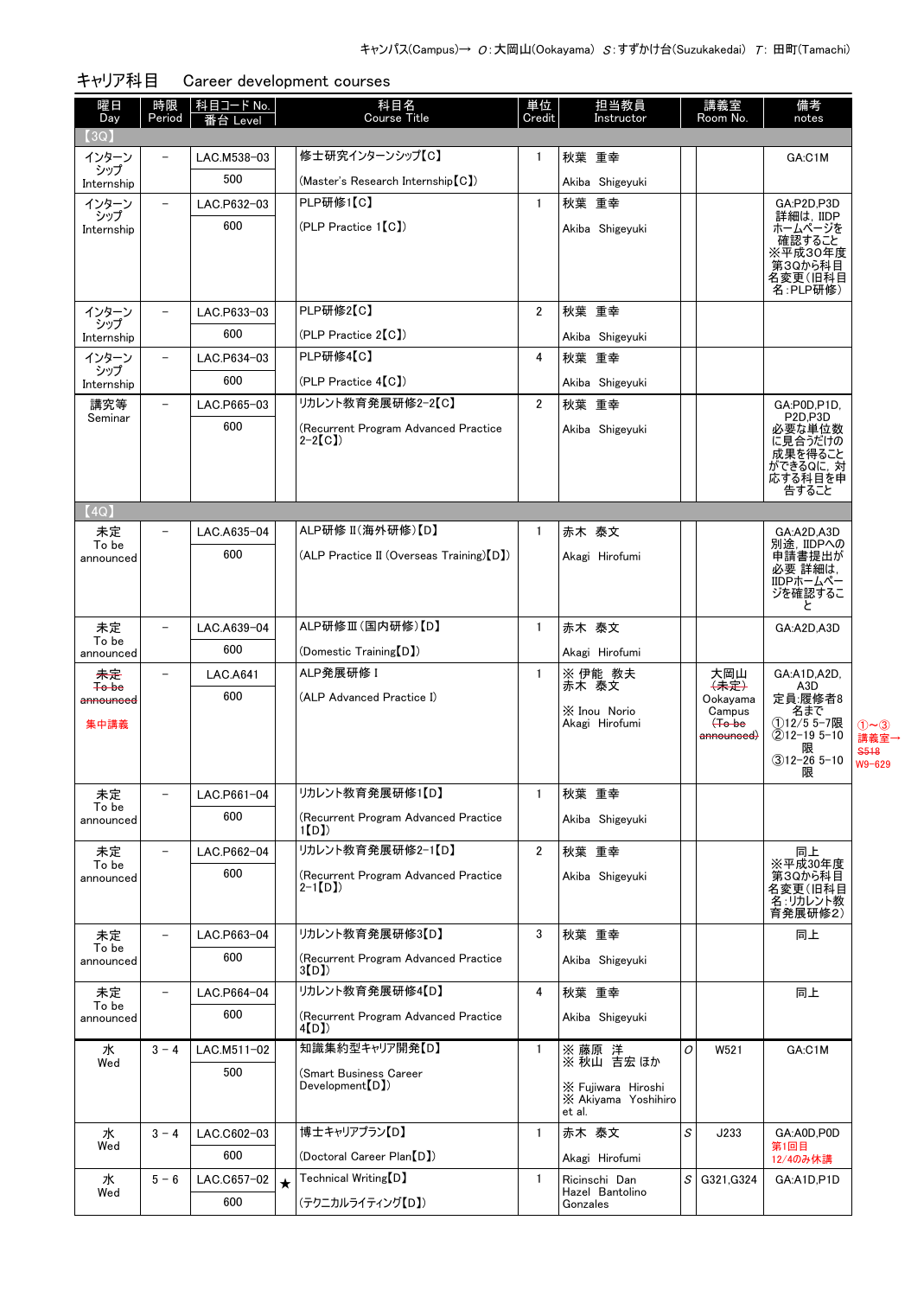| 曜日<br>Day      | 時限<br>Period             | <u> 科目コード No.</u><br>≸台 Level |         | 科目名<br><b>Course Title</b>                 | 単位<br>Credit | 担当教員<br>Instructor                       |   | 講義室<br>Room No.        | 備考<br>notes                               |                                  |
|----------------|--------------------------|-------------------------------|---------|--------------------------------------------|--------------|------------------------------------------|---|------------------------|-------------------------------------------|----------------------------------|
| (4Q)           |                          |                               |         |                                            |              |                                          |   |                        |                                           |                                  |
| 水              | $7 - 8$                  | LAC.M521-02                   |         | 科学者の倫理(修士)【D】                              | $\mathbf{1}$ | 札野 順                                     | S | J232                   | GA:COM,C1M                                |                                  |
| Wed            |                          | 500                           |         | (Ethics of Scientists (Master Course) [D]) |              | 赤木 泰文                                    |   |                        |                                           |                                  |
|                |                          |                               |         |                                            |              | Fudano Jun<br>Akagi Hirofumi             |   |                        |                                           |                                  |
| 水              | $7 - 8$                  | LAC.M525-02                   |         | 技術者の倫理(修士)【D】                              | $\mathbf{1}$ | ※ 岡田 惠夫                                  | S | J221                   | GA:C0M,C1M                                |                                  |
| Wed            |                          | 500                           |         | (Ethics of Engineers (Master Course) [D])  |              | 秋葉 重幸                                    |   |                        |                                           |                                  |
|                |                          |                               |         |                                            |              | X Okada Shigeo<br>Akiba Shigeyuki        |   |                        |                                           |                                  |
| 水              | $9 - 10$                 | LAC.C621-02                   |         | 科学者·技術者の倫理【D】                              | $\mathbf{1}$ | 札野 順                                     | S | <b>J232</b>            | GA:A2D,A3D,                               |                                  |
| Wed            |                          | 600                           |         | (Ethics of Scientists and Engineers [D])   |              | 赤木 泰文                                    |   | $\rightarrow$ J221     | P1D,P3D                                   |                                  |
|                |                          |                               |         |                                            |              | Fudano Jun<br>Akagi Hirofumi             |   |                        |                                           |                                  |
| 木              | $3 - 4$                  | LAC.M413-07                   |         | 修士キャリアデザイン演習【D1】                           | $\mathbf{1}$ | 伊東 幸子                                    | 0 | I121.I123              | GA:C0M                                    |                                  |
| Thu            |                          | 400                           |         | (Master's Career Design Practice [D1])     |              | 守島 利子 ほか                                 |   |                        |                                           |                                  |
|                |                          |                               |         |                                            |              | Ito Sachiko<br>Morishima Toshiko         |   |                        |                                           |                                  |
|                |                          |                               |         |                                            |              | et al.                                   |   |                        |                                           |                                  |
| 木<br>Thu       | $5 - 6$                  | LAC.C663-03                   |         | グローバル企業の研究開発実践論【J】                         | $\mathbf{1}$ | ※ 大久保 孝俊<br>※ 杉田 真ほか                     | 0 | S421                   | GA:A1D,P1D                                |                                  |
|                |                          | 600                           |         | (R&D Activities of Global companies [J])   |              | X Okubo Takatoshi                        |   |                        |                                           |                                  |
|                |                          |                               |         |                                            |              | X Sugita Makoto et                       |   |                        |                                           |                                  |
| 木              | $7 - 8$                  | LAC.M413-08                   |         | 修士キャリアデザイン演習【D2】                           | $\mathbf{1}$ | al.                                      | s | G114, G115             | GA:C0M                                    |                                  |
| Thu            |                          | 400                           |         | (Master's Career Design Practice [D2])     |              | 伊東 幸子<br>守島 利子 ほか                        |   |                        |                                           |                                  |
|                |                          |                               |         |                                            |              | Ito Sachiko                              |   |                        |                                           |                                  |
|                |                          |                               |         |                                            |              | Morishima Toshiko<br>et al.              |   |                        |                                           |                                  |
| 木              | $7 - 8$                  | LAC.C663-04                   | $\star$ | R&D Activities of Global companies [E]     | $\mathbf{1}$ | ※大久保 孝俊                                  | 0 | S421                   | GA:A1D,P1D                                |                                  |
| Thu            |                          | 600                           |         | (グローバル企業の研究開発実践論【E】)                       |              | ※杉田 真ほか                                  |   |                        |                                           |                                  |
|                |                          |                               |         |                                            |              | X Okubo Takatoshi<br>X Sugita Makoto et  |   |                        |                                           |                                  |
|                |                          |                               |         | プレALP研修【D】                                 | $\mathbf{1}$ | al.                                      |   |                        |                                           |                                  |
| 集中講義<br>等      |                          | LAC.M531-04<br>500            |         | (Pre ALP Practice [D])                     |              | 赤木 泰文<br>※ 小田 俊理 ほか                      | S | すずかけ台<br>(未定)          | GA:C1M<br>定員:ALP研修                        |                                  |
| Intensive      |                          |                               |         |                                            |              | Akagi Hirofumi                           |   | Suzukakeda<br>i Campus | 基礎【D】と合わ<br>せて20名                         |                                  |
|                |                          |                               |         |                                            |              | X Oda Shunri et al.                      |   | (To be<br>announced)   | ①12/9 5-7限<br>②12/12 5-8限                 | →J232<br>→J232 · J234            |
|                |                          |                               |         |                                            |              |                                          |   |                        | ③1/16 5-8限<br>④1/23 5-8限                  | →J232 <del>-</del> J234<br>→J232 |
| 集中講義           | $\qquad \qquad -$        | LAC.M537-02                   |         | 研究と社会貢献【D】                                 | $\mathbf{1}$ | ※ 柏木 孝夫                                  | S | すずかけ台                  | GA:C1M                                    |                                  |
| 等<br>Intensive |                          | 500                           |         | (Social Contributions through              |              | 山中 浩明 ほか                                 |   | (未定)<br>Suzukakeda     | ①12/3 1-4限<br>②12/24 1-4限                 | $(1)$ $\sim$ $(4)$<br>講義室        |
|                |                          |                               |         | Research(DI)                               |              | X Kashiwagi Takao<br>Yamanaka Hiroaki et |   | i Campus<br>(To be     | ③1/14 <del>7-10</del> 限<br>$(4)1/21 + 3R$ | $\rightarrow$ J232               |
|                |                          |                               |         |                                            |              | al.                                      |   | announced)             | 34とも1-4限                                  |                                  |
| 集中講義<br>等      | $\qquad \qquad -$        | LAC.A621-04                   |         | ALP研修基礎【D】                                 | $\mathbf{1}$ | 赤木 泰文<br>※ 小田 俊理 ほか                      | S | すずかけ台<br>(未定)          | GA:A1D<br>定員:プレALP研                       |                                  |
| Intensive      |                          | 600                           |         | (ALP Introduction [D])                     |              | Akagi Hirofumi                           |   | Suzukakeda<br>i Campus | 修【D】と合わせ<br>て20名                          |                                  |
|                |                          |                               |         |                                            |              | X Oda Shunri et al.                      |   | (To be<br>announced)   | ①12/9 5-7限<br>②12/12 5-8限                 | →J232<br>→J232·J234              |
|                |                          |                               |         |                                            |              |                                          |   |                        | ③1-16 5-8限<br>(4)1/23 5-8限                | →J232·J234<br>$\rightarrow$ J232 |
| 集中講義           |                          | LAC.A631-04                   |         | ALP研修 I(ティーチング)【D】                         | $\mathbf{1}$ | 赤木 泰文                                    | S | すずかけ台                  | GA:A2D,A3D                                | 11/29                            |
| ₩<br>Intensive |                          | 600                           |         | (ALP Practice I (Teaching Practice) [D])   |              | Das Bhanu Pratap                         |   | (未定)<br>Suzukakeda     | 42/3-5-10限<br>別途, IIDPへの                  | 講義室                              |
|                |                          |                               |         |                                            |              | Akagi Hirofumi<br>Das Bhanu Pratap       |   | i Campus<br>$(+o$ be   | 申請書提出が<br>必要 詳細は,                         | $\rightarrow$ J232               |
|                |                          |                               |         |                                            |              |                                          |   | <del>announced</del> ) | IIDPホームペー<br>ジを確認するこ                      |                                  |
|                |                          |                               |         |                                            |              |                                          |   |                        | と                                         |                                  |
| インターン<br>シップ   | $\equiv$                 | LAC.M538-04                   |         | 修士研究インターンシップ【D】                            | $\mathbf{1}$ | 秋葉 重幸                                    |   |                        | GA:C1M                                    |                                  |
| Internship     |                          | 500                           |         | (Master's Research Internship [D])         |              | Akiba Shigeyuki                          |   |                        |                                           |                                  |
| インターン<br>シップ   | $\overline{\phantom{a}}$ | LAC.P632-04                   |         | PLP研修1【D】                                  | $\mathbf{1}$ | 秋葉 重幸                                    |   |                        | GA:P2D,P3D<br>詳細は, IIDP                   |                                  |
| Internship     |                          | 600                           |         | (PLP Practice 1 [D])                       |              | Akiba Shigeyuki                          |   |                        | ホームページを<br>確認すること                         |                                  |
|                |                          |                               |         |                                            |              |                                          |   |                        | ※平成30年度<br>第3Qから科目                        |                                  |
|                |                          |                               |         |                                            |              |                                          |   |                        | 名変更(旧科目<br>名:PLP研修)                       |                                  |

キャリア科目 Career development courses